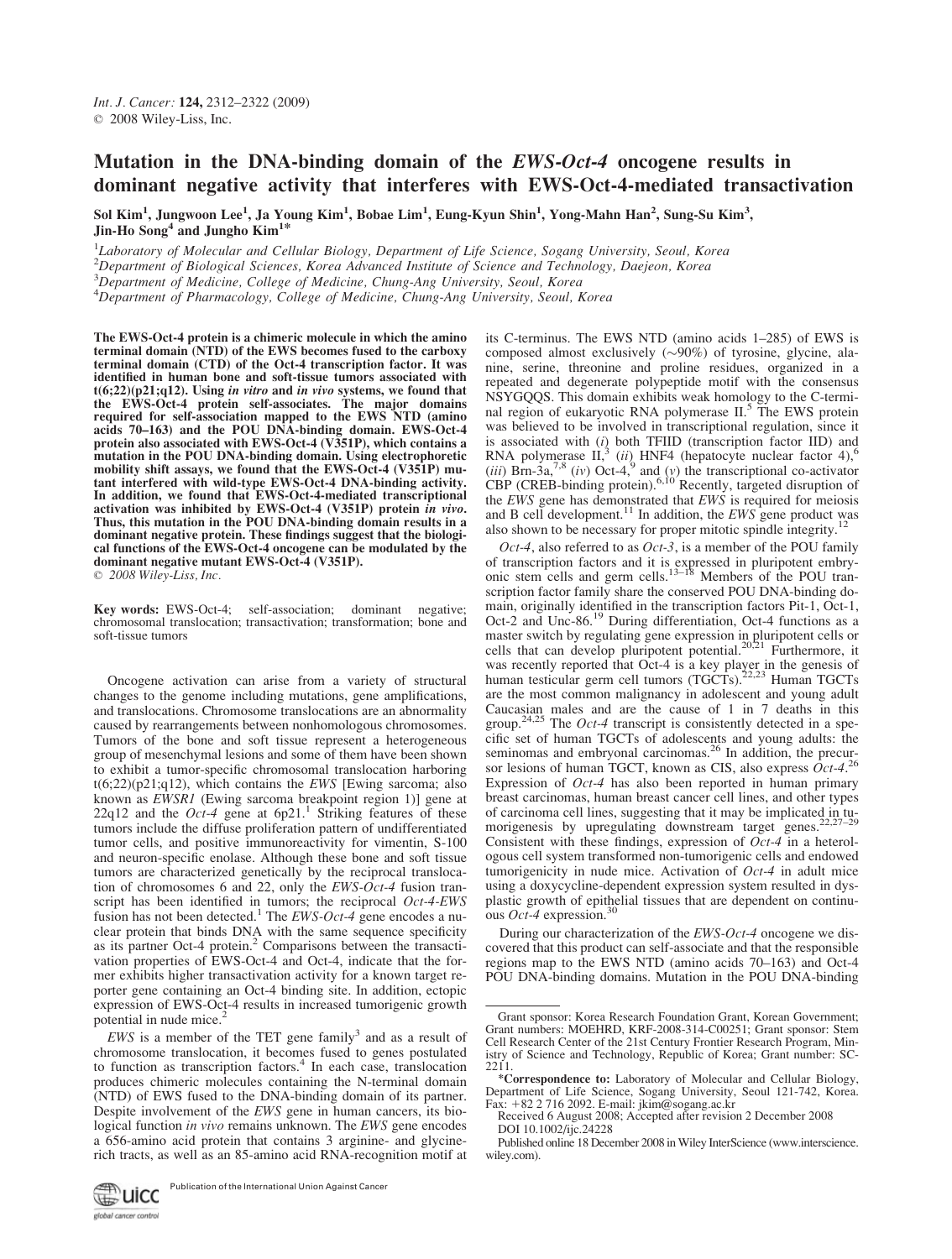domain of EWS-Oct-4 yielded protein unable to bind the EWS-Oct-4 consensus site but which could still associate with wild-type EWS-Oct-4. Interestingly, the EWS-Oct-4 (V351P) mutant protein interfered with wild-type EWS-Oct-4 DNA-binding activity. Transcriptional activation by EWS-Oct-4 was also inhibited by coexpression of EWS-Oct-4 (V351P) in vivo, suggesting that it acts as a dominant negative. These results indicate that the biological activity of EWS-Oct-4 can be modulated by the DNA-binding domain mutant EWS-Oct-4 (V351P).

# Material and methods

#### Material and general methods

Restriction endonucleases, calf intestinal alkaline phosphatase, the Klenow fragment of DNA polymerase I and T4 DNA ligase were purchased from New England Biolabs. PfuTurbo polymerase was purchased from Stratagene and  $[\gamma^{-32}P]$  ATP (3000 Ci/mmol)<br>was obtained from PerkinElmer. Preparation of plasmid DNA. was obtained from PerkinElmer. Preparation of plasmid DNA, restriction enzyme digestion, agarose gel electrophoresis of DNA, DNA ligation, bacterial transformations and SDS-polyacrylamide gel electrophoresis of proteins were carried out by standard methods.<sup>31</sup> Subclones generated from PCR products were sequenced by the chain termination method using double-stranded DNA templates to ensure the absence of mutations.

#### Plasmid constructs

The construction of GST-EWS-Oct-4 has been described previously.<sup>2</sup> To construct pTRC-HisA/(His)<sub>6</sub>-Flag-EWS-Oct-4, Flagtagged EWS-Oct-4 was PCR-amplified from pKSII/Flag-EWS-Oct- $4^2$  using the primers 5'-BamHIFlagE-O (5'-GATCGGATC  $CATGGATTACAAGGATGAC-3'$ , the  $BamHI$  site is underlined) and 3'-hOct-4-437 (5'-CTAGGAATTCTCAGTTTGAATGCATG  $GG-3'$ , the  $EcoRI$  site is underlined), followed by ligation into the vector TOPO2.1 (Invitrogen, Carlsbad, CA). pTOPO2.1/Flag-EWS-Oct-4 was digested with BamHI and EcoRI, and the digested fragment was subcloned into the same sites of pTRC-HisA (Invitrogen) to generate pTRC-HisA/ $(His)_6$ -Flag-EWS-Oct-4.

The plasmids pEF-BOS/GST<sup>32</sup> and pcDNA3/Flag-EWS-Oct-4<sup>2</sup> have been described previously. To generate pEF-BOS/GST-<br>EWS-Oct-4, pGEX(4T-1)/EWS-Oct-4<sup>2</sup> was digested with *Bam*HI and Not1 and the digested fragment was cloned into the same sites of pEF-BOS/GST.

To generate an expression vector for the fusion protein GST-EWS-Oct-4 (1–211), sequence encoding EWS-Oct-4 (1–211) was PCR-amplified from pcDNA3/EWS-Oct-4 using the primers 5'-EWS-1 (5'-GATCGAATTCATGGCGTCCACGGATTAC-3', the  $EcoRI$  site is underlined) and  $3'$ -E-O NTD (5'-GATCCTCG AGCGGGTTTTGCTCCAGCTT-3', the XhoI site is underlined). The PCR product was digested with *EcoRI* and *XhoI*, and cloned into the same sites of pGEX(4T-1). To construct an expression vector for the fusion protein GST-EWS-Oct-4 (CTD), sequence encoding EWS-Oct-4 (CTD) was PCR-amplified from pcDNA3/ EWS-Oct-4 using the primers 5'-E-O CTD (5'-GATCGGATC  $CAGCGACTATGCACACGA-3'$ , the  $BamHI$  site is underlined) and 3'-hOct-4-437 (5'-CTAGGAATTCTCAGTTTGAATGCATG  $GG-3'$ , the  $EcoRI$  site is underlined). The PCR product was digested with BamHI and EcoRI, and then cloned into the same sites of pGEX(4T-1). The plasmids encoding GST-EWS-Oct-4  $(1-163)$ ,<sup>33</sup> GST-EWS-Oct-4  $(1-35)$ ,<sup>33</sup> GST-EWS-Oct-4 (POU)<sup>35</sup> have been described previously.

The plasmids pcDNA3/Flag-EWS-Oct-4 (V351P) and pEGFP  $(N1)$ -EWS-Oct-4 have been described previously.<sup>2</sup> To generate pEGFP (N1)-EWS-Oct-4 (V351P), the EWS-Oct-4 (V351P) fragment was PCR-amplified using the primers 5' BamHIFlagE-O (5'-GATCGGATCCATGGATTACAAGGATGAC-3', the BamHI site is underlined) and 3' hOct4 CTD GFP (5'-GATCGGATCC GCTCCGTTTGAATGCATGGG-3', the *BamHI* site is underlined) from pcDNA3/Flag-EWS-Oct-4 (V351P) and ligated into the TOPO2.1 vector. To generate pEGFP (N1)-EWS-Oct-4

(V351P), pTOPO2.1/Flag-EWS-Oct-4 (V351P) was digested with BamHI and then the digested fragment was subcloned into the same sites of pEGFP (N1) (Clontech, Palo Alto, CA).

#### Expression and purification of GST fusion proteins

Glutathione S-transferase (GST) fusion proteins GST-EWS-Oct-4 and GST-hOct-4 were expressed in *Escherichia coli*, as described previously.<sup>35</sup> After binding to glutathione-Sepharose and washing, the proteins were eluted with reduced glutathione (Sigma, St. Louis, MO). Protein concentrations were determined using the Bradford method (Bio-Rad, Hercules, CA). The purity and sizes of eluted proteins were evaluated by Coomassie staining of sodium dodecyl sulphate (SDS)-polyacrylamide gels.

#### GST pull-down assays and co-affinity precipitation

In vitro GST pull-down assays were performed as described previously.<sup>9</sup> For *in vivo* co-affinity precipitation experiments, 293T cells were cotransfected with 0.1 µg of pcDNA3/Flag-EWS-Oct-4 together with either 2 µg of pEF-BOS/GST or pEF-Bos/ GST-EWS-Oct-4 using VivaMagic Reagent (Vivagen Co. Ltd., Korea). Co-affinity precipitation assays were also performed as described,<sup>9,32</sup> and bound proteins were detected by immunoblotting with anti-Flag (M2) antibodies.<sup>32</sup>

#### In vitro transcription and translation

In vitro transcription and translation of full-length Flag tagged EWS-Oct-4 and modified Flag-tagged EWS-Oct-4 (V351P) were performed in rabbit reticulocyte lysates using the TNT T7-coupled reticulocyte system, as specified by the manufacturer (Promega, Madison, WI).

#### Electrophoretic mobility shift assays

Probes (5'-GGCACTTCACTAGCATAACAATGAGGGCTC-3' and -GAGCCCTCATTGTTATGCTAGTGAAGTGCC-3'; underlines indicate the Oct-4 recognition site) for electrophoretic mobility shift assays (EMSAs) were prepared from synthetic oligonucleotides for which the sequences have been described previously.<sup>36</sup> The probe was prepared by end-labelling annealed complementary oligonucleotides with  $[\gamma^{-32}P]$  ATP using T4 polynu-<br>cleotide kinase. DNA binding reactions were performed with cleotide kinase. DNA binding reactions were performed with in vitro translated EWS-Oct-4 and EWS-Oct-4 (V351P) for 30 min at 4<sup>o</sup>C in binding buffer containing 10 mM Tris HCl (pH 8.0), 40 mM KCl, 6% glycerol, 1mM DTT, 0.05% NP-40, and 10 ng/ll of poly(dIñdC)ñ(dIñdC). Following binding, the reaction mixtures were run on 4% polyacrylamide gels (acrylamide/bisacrylamide ratio. 37:1) in  $0.5 \times$  TBE (44.5 mM Tris-HCl, 44.5 mM boric acid, 1 mM EDTA) buffer at 150 V for 2 to 3 hr at 4°C. The gels were dried and exposed to Kodak X-Omat film at  $-70^{\circ}$ C using an intensifying screen.

#### Subcellular localization

Subcellular localization analyses of EWS-Oct-4 and EWS-Oct-4 (V351P) proteins were performed as described previously. Briefly, 293T cells were plated on glass coverslips and transfected with the respective DNA plasmids using VivaMagic Reagent (Vivagen Co. Ltd.). After incubation for 48 hr, the cells were washed in phosphate-buffered saline (PBS) and fixed for 10 min at  $-20^{\circ}$ C in a mixture of acetone and methanol (1:1, v/v). To detect EWS-Oct-4 or EWS-Oct-4 (V351P), fluorescence was detected with a fluorescence microscope (Olympus, IX71) equipped with a DP71 digital camera (Olympus, Japan).

#### Reporter gene assays

Cells were transiently transfected with plasmids using VivaMagic Reagent. Luciferase assays were performed with the Dual-luciferase Assay System (Promega). Renilla luciferase activities were used to normalize transfection efficiencies.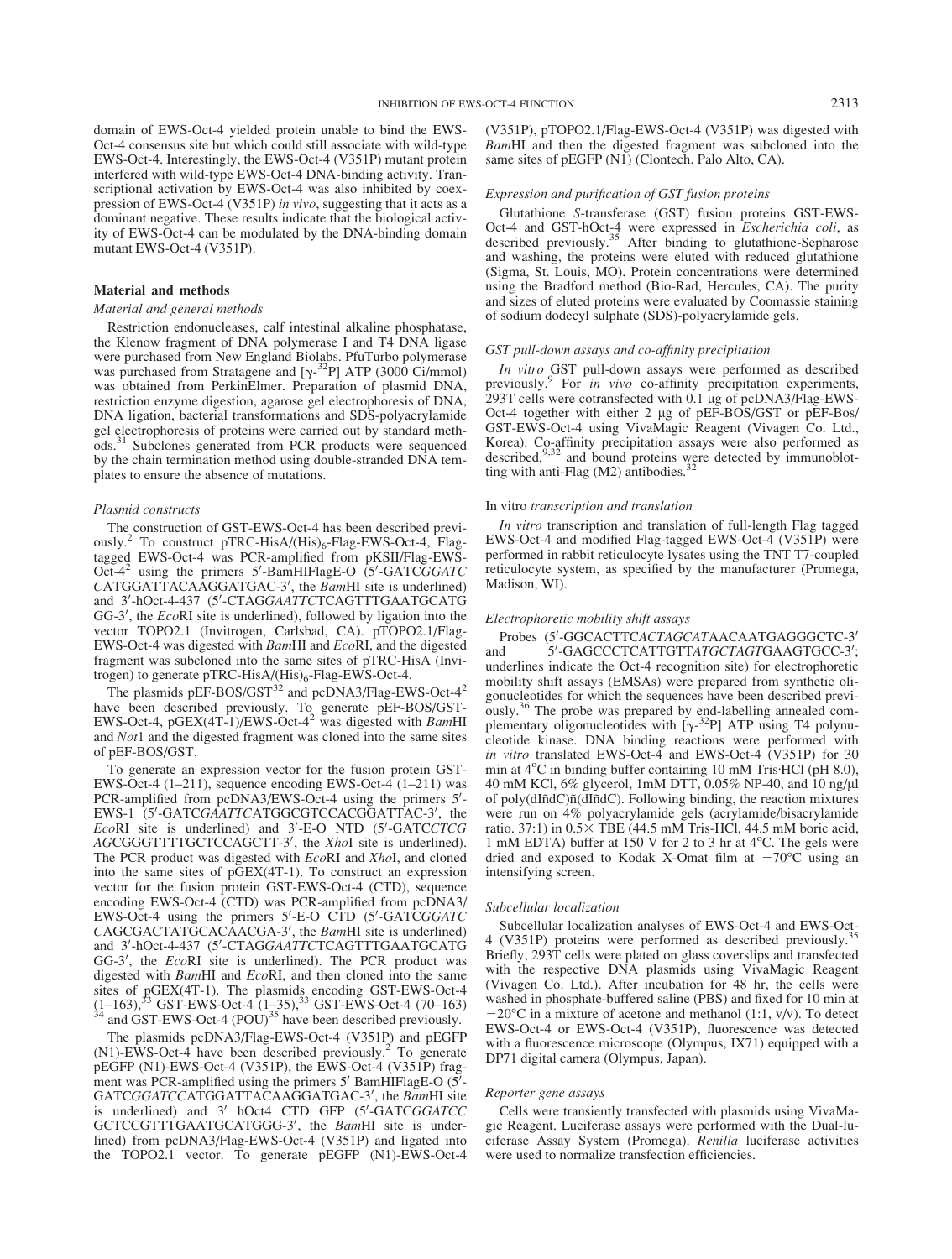# Establishment of a ZHBTc4/Flag-EWS-Oct-4 cell line expressing Flag-tagged EWS-Oct-4, and RT-PCR

To generate pCAG-IP/Flag-EWS-Oct-4, pKSII/Flag-EWS-Oct- $4<sup>2</sup>$  was digested with SalI, repaired with the klenow fragment, and redigested with NotI. pCAG-IP was also digested with XhoI, repaired with the klenow fragment, and then redigested with NotI. The excised Flag-EWS-Oct-4 insert was directly ligated with the NotI and blunted XhoI sites of the pCAG-IP vector. The pCAG-IP/ Flag-EWS-Oct-4 was digested with SfiI and BalI to generate pCAG-IPΔPuro/Flag-EWS-Oct-4. ZHBTc4/Flag-EWS-Oct-4 cells (a stable cell line expressing Flag-tagged EWS-Oct-4 protein) was generated as described previously.2 To investigate the dominant negative effect of EWS-Oct-4 (V351P) in vivo, ZHBTc4/Flag-EWS-Oct-4 cells were transiently transfected with pCAG-IP/ EGFP or pCAG-IP/EWS-Oct-4 (V351P)-EGFP plasmids by electroporation using the MicroPorator (Digital Biotech, Ltd., Korea). Total RNAs were prepared from ZHBTc4/Flag-EWS-Oct-4 cells expressing EWS-Oct-4 (V351P) or vector alone using an RNeasy mini kit (Qiagen, Valencia, CA) with on-column DNase treatment, and messenger RNA was purified with an Oligodex-dT mRNA mini kit (Qiagen). cDNA synthesis was performed using a Superscript First-strand Synthesis System for RT-PCR (Invitrogen). RT-PCR reactions for  $\bar{f}gf-4$ , *Hprt* and  $\beta$ -*actin* genes were performed with gene-specific primer sets as described previously.

## Results

# EWS-Oct-4 is a self-associated protein

The chimeric EWS-Oct-4 oncoprotein comprises 437 amino acids, which form 4 major functional domains (Fig. 1a). A transactivation domain [amino acids 1-193; labeled as EWS (NTD)] is located at the N-terminus and the truncated Oct-4 NTD (amino acids 200-210; labeled as N) is found within the central region of the protein. The C-terminal portion of EWS-Oct-4 contains a POU DNA-binding domain (amino acids 211–366; labeled as POU) and the C-terminal regulatory domain (amino acids 367–437; labeled as C). As shown in Fig. 1*a*, several EWS- or Oct-4-interacting proteins have been reported independently,<sup>9,32–34,37–40</sup> yet it is not clear whether these proteins interact directly with EWS-Oct-4 to modulate its function. Previously, we demonstrated the POU DNA-binding domain of Oct-4 is involved in binding to EWS. To determine whether EWS-Oct-4 can self-associate, we performed in vitro GST pull-down assays. Bacterially expressed GST or GST-EWS-Oct-4 fusion proteins immobilized on glutathione-Sepharose beads were mixed with Flag-EWS-Oct-4. Flag-EWS-Oct-4 was expressed as a 6 histidine-tagged protein in *E. coli* and purified by Ni<sup>+2</sup>-NTA (Ni<sup>+2</sup>-nitrilotriacetate)-agarose resin. After extensive washing, the bound proteins were eluted and then analyzed by 10% SDS-PAGE, followed by transfer to a membrane. Immunoblotting with anti-Flag antibody (M2; Sigma-Aldrich) revealed that  $(His)_6$ -tagged Flag-EWS-Oct-4 associated with GST-EWS-Oct-4, but not with GST alone (Fig. 1b).

To determine whether EWS-Oct-4 protein self-associated in vivo, we transfected 293T cells with an expression vector driving synthesis of EWS-Oct-4 and then performed co-affinity precipitations (Fig. 2a). We used the 293T cell line because EWS-Oct-4-positive bone and soft-tissue tumor cell lines or their equivalents, were unavailable. For these assays, we co-transfected 293T cells with mammalian expression vectors for GST-fused EWS-Oct-4 (pEF-BOS/GST-EWS-Oct-4) or the GST domain alone (pEF-BOS/GST) and pcDNA3/Flag-EWS-Oct-4. The cells were harvested 48 hr after transfection and then the cell lysates were incubated with glutathione beads. Immunoblotting of the eluates with anti-Flag antibody revealed that Flag-EWS-Oct-4 co-precipitated with GST-EWS-Oct-4, but not with GST alone (Fig. 2b, top panel). The 3 proteins were identified in the transfected cells by probing for Flag tag (Flag-EWS-Oct-4; Fig. 2b, middle panel) or GST (GST-EWS-Oct-4 and GST; Fig. 2b, bottom panel). These results demonstrated that EWS-Oct-4 can self-associate in vivo as well as in vitro.



FIGURE 1 – Self-association of EWS-Oct-4 in vitro. (a) Schematic representation of EWS-Oct-4 organization and putative interactions. Functionally important domains of the EWS-Oct-4 chimera are depicted and putative interacting proteins are shown at the bottom of the figure. (b) Interaction between EWS-Oct-4 and GST-EWS-Oct-4 in vitro. Purified (His)<sub>6</sub>-tagged Flag-EWS-Oct-4 protein was incu-<br>bated with either 2 µg of GST (lane 2) or GST-EWS-Oct-4 (lane 3) bound to glutathione Sepharose beads. Approximately 10% of the  $(His)_6$ -Flag-EWS-Oct-4 protein used in the experiment was loaded in lane 1 as a reference. The EWS-Oct-4 proteins were separated by  $10\%$ SDS-PAGE and transferred onto membranes. Bound  $(His)_6$ -Flag-EWS-Oct-4 protein was detected with anti-Flag antibody. The positions of the molecular weight markers are indicated on the left (NEB broad range markers) and the position of  $(His)_{6}$ -Flag-EWS-Oct-4 is indicated to the right. Three independent experiments were performed, all of which gave similar results. Lane 1, 10% input; lane 2, GST alone; lane 3, GST-EWS-Oct-4. WB, Western blotting; Ab, antibody.

#### EWS-Oct-4 contains at least 2 independent self-association motifs

To begin identification of the domain(s) within EWS-Oct-4 that mediates self-association, we performed in vitro GST pull-down assays with a series of EWS-Oct-4 deletion mutants (Fig. 3a). Carboxyl- and amino-terminal deletions of EWS-Oct-4 were generated and fused in-frame to the GST domain. These GST-fusion proteins were expressed individually in E. coli, purified, and then coupled to glutathione-Sepharose beads. After incubation with recombinant  $(His)_{6}$ - and Flag-tagged EWS-Oct-4 protein, followed by extensive washing, we found specific association between EWS-Oct-4 protein and 4 of the GST fusions, i.e., fusions containing the EWS-Oct-4 (1-211), EWS-Oct-4 (1-163), EWS-Oct-4 (70-163) and EWS-Oct-4 (POU) domains (Fig. 3b). In contrast, no interactions were observed between EWS-Oct-4 and GST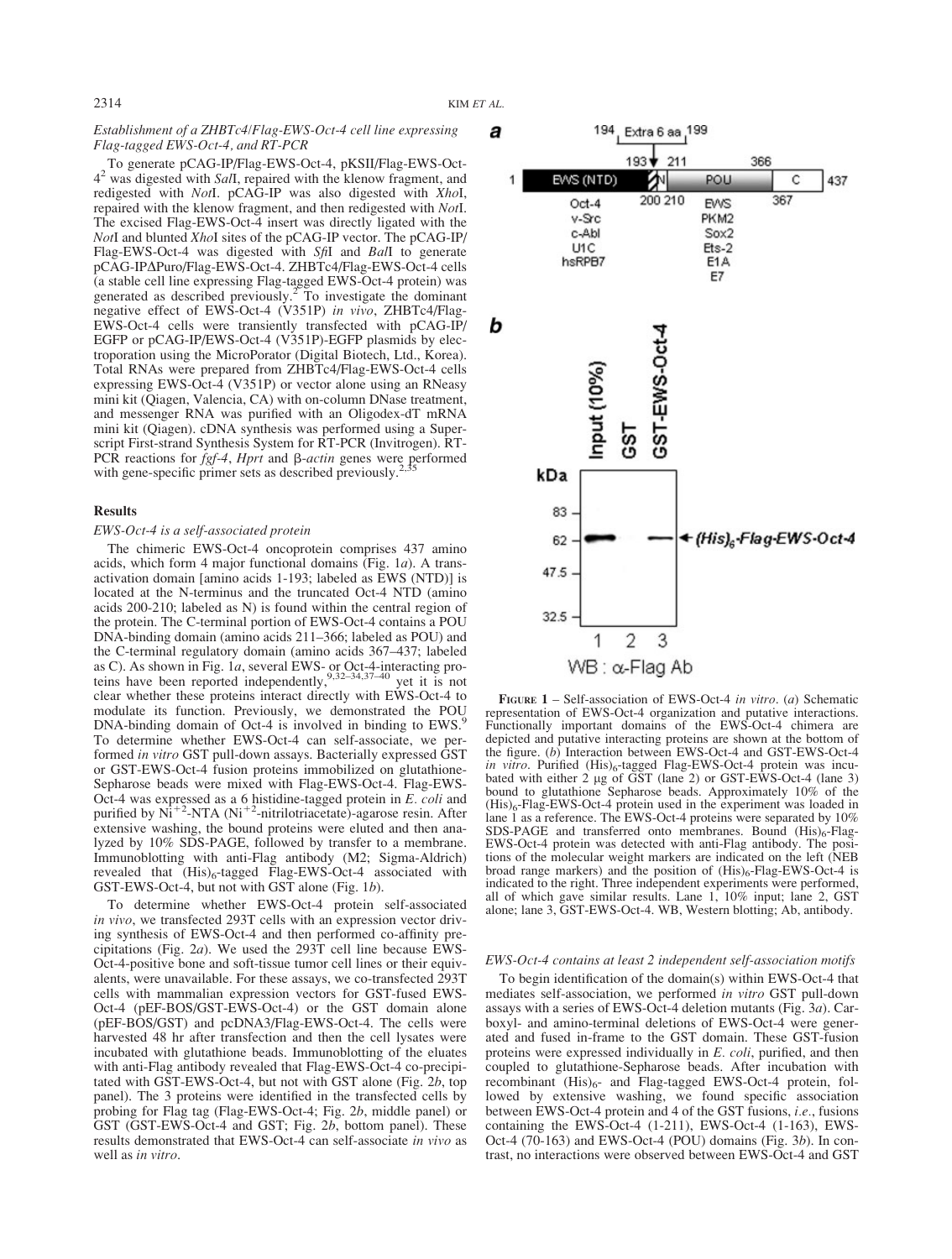# **a** Expression vectors



FIGURE  $2$  – Self-association of EWS-Oct-4 in vivo. (a) Schematic representation of the expression vectors used. Expression vector pEF-BOS/GST-EWS-Oct-4 encodes a GST-EWS-Oct-4 fusion protein. The pEF-BOS/GST expression vector was used as a control. The expression vector driving the production of Flag-tagged EWS-Oct-4 is also shown. The positions of the first and last amino acids of EWS-Oct-4 are indicated below each construct.  $(b)$  Co-affinity purification of Flag-tagged EWS-Oct-4 with GST-EWS-Oct-4 from transfected cells. Forty-eight hours after transfection of 293T cells with 0.2 µg of pcDNA3/Flag-EWS-Oct-4 and either 2 lg of pEF-BOS/GST or pEF-BOS/GST-EWS-Oct-4, cell extracts were prepared as described in Material and Methods and affinity-precipitated with glutathione-Sepharose beads. After separation by 12% SDS-polyacrylamide gel electrophoresis, the proteins were Western blotted with an anti-Flag or an anti-GST (B-14; Santa Cruz Biotechnology) antibody. The identities of the transfected DNAs are indicated above the panel. The positions of the molecular weight markers are indicated to the left and the positions of Flag-tagged EWS-Oct-4, GST and GST-fusion EWS-Oct-4 are indicated by the arrows on the right. Three independent experiments gave similar results. AP, affinity precipitation; WB, Western blotting; Ab, antibody.

alone (Fig. 3b lane 2), GST-EWS-Oct-4 (1-35) (lane 5) or GST-EWS-Oct-4 (CTD) (lane 8). These results suggest that EWS-Oct-4 contains at least 2 sites (amino acids 70–163 and the POU domain) that can self-associate independently with EWS-Oct-4.

Based on these results, it is likely that the interaction surface of the EWS N-terminus is the POU DNA binding domain, and vice versa. To investigate this, EWS-Oct-4 (70-163) was expressed as a 6 histidine-containing fusion protein in  $E$ . *coli* and purified by Ni<sup>+2</sup>-NTA-agarose resin. A GST-pull down assay was then performed using recombinant  $(His)_6$ -EWS-Oct-4 (70-163) with GST, GST-EWS-Oct-4 (70-163), or GST-EWS-Oct-4 (POU) fusion proteins. As shown in Figure 3c,  $(His)_6$ -EWS-Oct-4 (70-163) protein interacts with GST-EWS-Oct-4 (POU), but not with GST-EWS-Oct-4 (70-163) or GST alone, indicating that theEWS-Oct-4 (70- 163) interacts with EWS-Oct-4 (POU), not with EWS-Oct-4 (70- 163).

To determine whether the POU domain of EWS-Oct-4 is able to associate with EWS-Oct-4 (POU) as well as EWS-Oct-4 (70-163), GST pull-down assays were performed with  $(His)_6$ -EWS-Oct-4 (POU) protein. As shown in Figure  $3d$ , the GST fusion protein containing the POU domain was able to retain  $(His)_6$ -EWS-Oct-4 (POU) protein. These results suggest that the self-association of EWS-Oct-4 can be mediated independently through the EWS-Oct-4 (POU) and the EWS-Oct-4 (70-163) or the EWS-Oct-4 (POU) and the EWS-Oct-4 (POU) domains. The GST-fusion proteins utilized in this assay were fractionated on 15% SDS-PAGE and visualized by Coomassie Blue staining, which confirmed that similar amounts of protein had been used in each pull-down assay (Fig. 3e).

# EWS-Oct-4 (V351P) mutant protein can form a heteromeric complex with wild-type EWS-Oct-4 in vivo

Site-directed mutagenesis was used to generate an amino acid change hypothesized to affect the DNA-binding function of EWS-Oct-4. Specifically, valine 351 lies within the POU DNA-binding domain that is predicted to be involved in interactions with  $DNA<sup>41</sup>$ ; this amino acid was mutated to proline (Fig. 4*a*). To investigate whether the EWS-Oct-4 mutant protein [EWS-Oct-4 (V351P)] can associate with wild-type EWS-Oct-4, we transiently transfected 293T cells with expression vectors that express both proteins and then performed an affinity-precipitation. 293T cells were co-transfected with pCMV-Tag2A/Flag-EWS-Oct-4 (V351P) and pEF-BOS/GST-EWS-Oct-4 or pEF-BOS/GST. Cells were lysed 48 hr after transfection and the GST- EWS-Oct-4 fusion protein was affinity-precipitated with glutathione-Sepharose beads. Immunoblotting was performed using anti-Flag antibody to detect the presence of Flag-EWS-Oct-4 (V351P), which was found to co-precipitate specifically with GST-EWS-Oct-4 (Fig. 4b, top panel, lane 2), but not with GST alone (Fig. 4b, top panel, lane 1). The 3 proteins were identified in the transfected cells by probing for Flag tag [Flag-EWS-Oct-4 (V351P); middle panel] or GST (GST and GST-EWS-Oct-4; lower panel). These results demonstrate that the EWS-Oct-4 (V351P) mutant protein formed a heterodimer with wild-type EWS-Oct-4 in vivo.

To determine whether the EWS-Oct-4 (V351P) mutant protein self-associates in vivo, we performed co-affinity precipitations on the extracts of 293T cells transfected with a vector for the expression of EWS-Oct-4 (V351P) (Fig. 4c). The cells were harvested 48 hr after transfection and cell lysates were prepared. The cell lysates were then incubated with glutathione beads. Immunoblotting of the eluates from the beads with anti-Flag antibody revealed that Flag-EWS-Oct-4 (V351P) co-precipitated with GST-EWS-Oct-4 (V351P), but not with GST alone (Fig. 4c, top panel). The 3 proteins were identified in the transfected cells by probing for the Flag tag [Flag-EWS-Oct-4 (V351P); Fig. 4c, middle panel], GST [GST-EWS-Oct-4 (V351P) and GST alone; Fig. 4c, bottom panel]. These results demonstrated that the EWS-Oct-4 (V351P) mutant protein can also self-associate in vivo.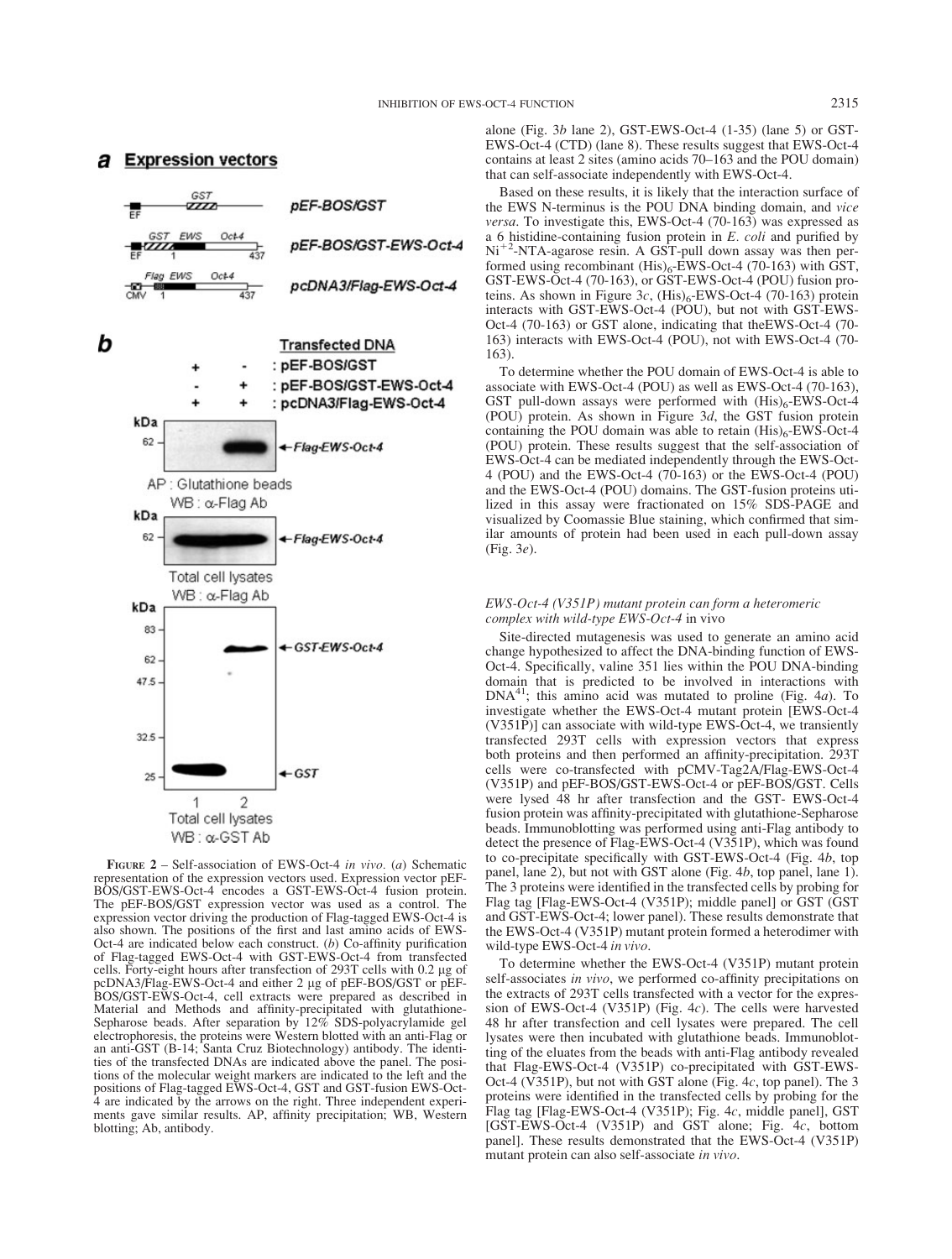



# EWS-Oct-4 (V351P) mutant protein interferes with wild-type EWS-Oct-4 DNA-binding activity

In order to test whether EWS-Oct-4 (V351P) can bind to an authentic EWS-Oct-4 DNA recognition sequence, we studied its DNA-binding properties using EMSAs. An oligonucleotide con-

taining the consensus EWS-Oct-4 DNA-binding sequence was synthesized and used as a target in the binding reaction. Cell-free rabbit reticulocyte lysates were used to translated synthetic RNAs produced by in vitro transcription. The resultant in vitro-translated Flag-tagged EWS-Oct-4 and EWS-Oct-4 (V351P) proteins were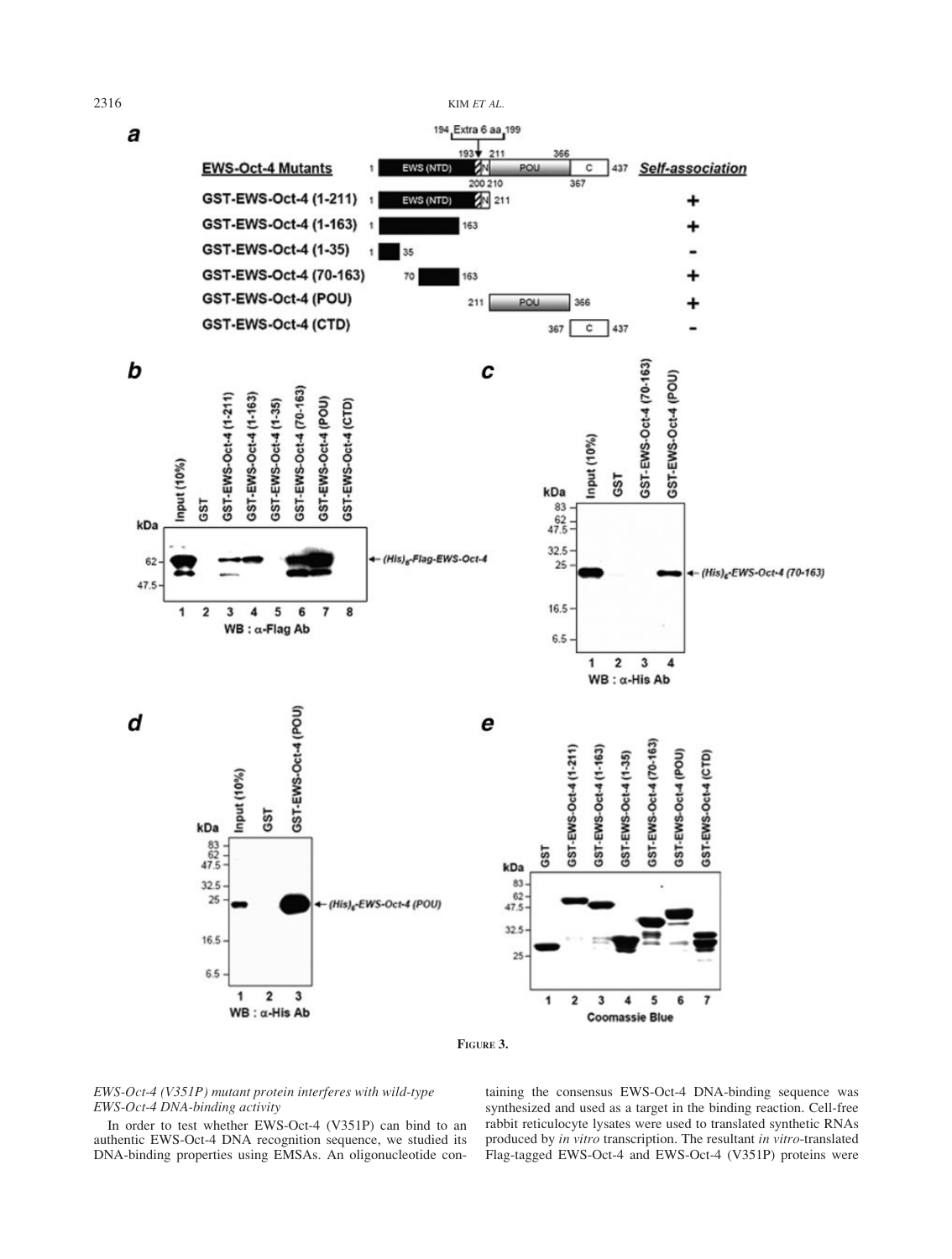quantified by SDS-PAGE and Western blot using an anti-Flag antibody (Fig. 5*a*). Quantitation of *in vitro* translated proteins was performed using the ChemiDoc<sup>TM</sup> XRS System (Bio-Rad). We confirmed that similar amounts of in vitro translated EWS-Oct-4 and EWS-Oct-4 (V351P) were added to each assay.

The in vitro translated proteins were assayed for DNA binding activity by EMSA analysis. EMSAs were performed using a single concentration of probe, and increasing amounts of in vitro translated protein (Fig. 5b). We found that wild-type EWS-Oct-4 protein successfully bound DNA (Fig. 5b, lanes 4–6), whereas the V351 to P351 mutation within the POU DNA-binding domain reduced DNA-binding activity (Fig. 5b, lanes 7–9). Control reticulocyte lysates programmed with vector [pcDNA3 (Invitrogen)] alone exhibited very low levels of DNA-binding (Fig. 5b, lanes 1- 3). Thus, the DNA-binding activity of EWS-Oct-4 requires the presence of V351 within the POU DNA-binding domain.

Since this mutant protein can dimerize with wild-type EWS-Oct-4 (Fig. 4b), we investigated whether it might interfere with DNA binding by EWS-Oct-4. We performed EMSAs using in vitro-translated EWS-Oct-4 and increasing amounts of EWS-Oct-4 (V351P) protein. Pre-incubation of EWS-Oct-4 with a 2.5-, 5-, 10-, or 20-fold molar excess of EWS-Oct-4 (V351P) resulted in increased interference with EWS-Oct-4 DNA binding activity (Fig. 5c). These data show that self-associated proteins containing V351P mutation function in a dominant negative manner and inhibit EWS-Oct-4 DNA-binding activity.

#### EWS-Oct-4-mediated transactivation is inhibited by EWS-Oct-4 (V351P) protein

It has been reported that EWS-Oct-4 protein is present in the nucleus.<sup>2</sup> To determine whether mutant EWS-Oct-4 (V351P) protein exhibits altered intracellular localization, 293T cells were transfected with pEGFP (N1) (Clontech), pEGFP (N1)-EWS-Oct-4 or pEGFP (N1)-EWS-Oct-4 (V351P), the latter 2 being fusion constructs that express a C-terminal EGFP. Similar to EWS-Oct-4 protein, EGFP-tagged EWS-Oct-4 (V351P) clearly localized to the nucleus (Fig. 6a, panels c, f and i). Consistent with a previous report,<sup>2</sup> EGFP-tagged EWS-Oct-4 was found to be a nuclear-specific protein (Fig. 6a, panels b, e and h), whereas EGFP alone was found in both the nucleus and cytoplasm of these cells (Fig. 6a, panels a, d and g).

The data in Figures 4 and 5 indicate that the EWS-Oct-4 (V351P) mutant is capable of forming a heterodimer with EWS-Oct-4 and that it can interfere with its DNA-binding activity. To determine whether this mutant functioned as a dominant negative by inhibiting EWS-Oct-4-mediated transactivation in cells, we established a cotransfection assay using the Oct-4-responsive re-

porter construct pOct-4(10x)TATA luc, which contains 10 copies of the Oct-4 binding site and a TATA box cloned upstream of the luciferase gene.<sup>9</sup> The effect of mutant EWS-Oct-4 (V351P) expression on expression from this reporter plasmid was examined by transfecting 293T cells with pcDNA3/EWS-Oct-4 in the presence or absence of pcDNA3/EWS-Oct-4 (V351P). As shown in Figure 6b, EWS-Oct-4 activated gene expression from the pOct- $4(10x)$ TATA luc reporter by  $\sim$ 320-fold (lane 2). This activation is mediated via EWS-Oct-4 binding sites in the pOct-4(10x)TATA luc reporter and activation was not observed with the POU DNAbinding domain mutant EWS-Oct-4 (V351P).<sup>2</sup> However, when the EWS-Oct-4 (V351P) protein was co-expressed with EWS-Oct-4, activation of reporter gene expression was reduced to  $\leq 15\%$  (Fig. 6b, lanes 3–7).

To investigate further whether ectopic expression of EWS-Oct-4 (V351P) modulates expression of endogeneous EWS-Oct-4 downstream target genes in vivo, we transiently transfected ZHBTc4/Flag-EWS-Oct-4 cells (Oct-4-null ZHBTc4 ES cells expressing Flag-tagged EWS-Oct-4 protein) with the pCAG-IP/ EGFP or pCAG-IP/EWS-Oct-4 (V351P)-EGFP construct. Consistent with a previous report,<sup>2</sup> expression of  $f \circ f - 4$  was detected in ZHBTc4/Flag-EWS-Oct-4 cells (Fig. 6c, lane 1). However, when the EWS-Oct-4 (V351P)-EGFP protein was co-expressed with EWS-Oct-4, fgf-4 expression was clearly down-regulated (Fig. 6c, lane 3). The expression of the *fgf-4* gene was unaffected in ZHBTc4/Flag-EWS-Oct-4 cells transfected with the EGFP vector alone (Fig. 6c, lane 2). These results strongly indicate that EWS-Oct-4 (V351P) down-regulates EWS-Oct-4-mediated transactivation and functions as a dominant-negative regulator for wild-type EWS-Oct-4 protein in vitro and in vivo.

# **Discussion**

To increase our understanding of EWS-Oct-4 oncogene function, we have characterized the EWS-Oct-4 fusion protein produced by a chromosomal translocation found in human bone and soft-tissue tumors. In this report, we demonstrated EWS-Oct-4 associates with itself in vitro and in vivo, and EWS-Oct-4-mediated transcriptional activation can be antagonized by the POU DNA-binding domain mutant EWS-Oct-4 (V351P). Together this information suggests that the biological activity of the EWS-Oct-4 chimeric protein can be regulated by its dominant negative protein.

Functional inactivation of the EWS-Oct-4 oncoprotein by the POU DNA-binding domain mutant EWS-Oct-4 (V351P) could be explained by one of following 4 models. First, it is possible that the mutant protein causes mislocalization of wild-type protein.<sup>42,43</sup> Since transactivation activity of EWS-Oct-4 requires EWS-Oct-4

FIGURE 3 – Mapping the EWS-Oct-4 self-association domains. (*a*) Schematic representation of the GST-EWS-Oct-4 fusion proteins and their ability to self-associate with each other. Numbers refer to amino acid residues, and ability to self-associate with each other. Numbers refer to amino acid residues, and binding ability is indicated by + or −. (b) Involvement of 2 independent domains of EWS-Oct-4 in the self-association. Recombinant (His) (lane 6), GST-EWS-Oct-4 (POU) (lane 7), or GST-EWS-Oct-4 (CTD) (lane 8) proteins bound to glutathione-Sepharose beads. Aliquots of the input (10%, lane 1) and the pellets (lanes 2–8) obtained from GST pull-down assay, were analyzed by 10% SDS-PAGE, and the bound proteins were detected by Western blot using anti-Flag antibody. The positions of molecular mass markers and (His)<sub>6</sub>-Flag-EWS-Oct-4 are indicated. Three independent experiments were performed, all of which gave similar results. WB, Western blotting. (c) Binding of EWS-Oct-4 (70–163) domain to the EWS-Oct-4 (POU) domain. Recombinant (His)<sub>6</sub>-EWS-Oct-4 (70–163) protein was incubated with 2 µg of GST (lane 2), GST-EWS-Oct-4 (70–163) (lane 3), or GST-EWS-Oct-4 (POU) (lane 4) proteins bound to glutathione-Sepharose beads. Aliquots of the input (10%, lane 1) and the pellets (lanes 2–4) obtained from the GST pull-down assay were analyzed by 15% SDS-PAGE, and the bound proteins were detected by Western blot using anti-His antibody (H-15, Santa Cruz Biotechnology). The p detected by Western blot using anti-His antibody (H-15, Santa Cruz Biotechnology). The positions of the molecular weight markers and (His)<sub>6</sub>-<br>EWS-Oct-4 (70–163) are indicated. Three independent experiments were performed, (d) Strong binding affinity between EWS-Oct-4 (POU) domains. Recombinant  $(His)_6$ -EWS-Oct-4 (POU) protein was incubated with 2 µg of GST (lane 2), or GST-EWS-Oct-4 (POU) (lane 3) proteins bound to glutathione-Sepharose beads. Aliquots of the input (10%, lane 1) and the pellets (lanes 2 and 3) obtained from the GST pull-down assay were analyzed by 15% SDS-PAGE, and the bound proteins were detected by Western blot using anti-His antibody (H-15, Santa Cruz Biotechnology). The positions of the molecular weight markers and (His)<sub>6</sub>-EWS-Oct-4 (POU) are indicated. Three independent experiments were performed, all of which gave similar results. WB, Western blotting. (e) Coomassie Blue staining of the GST-EWS-Oct-4 deletions. The relative abundances of GST-fusion proteins utilized were determined by separation on 15% SDS-PAGE and visualization with Coomassie Blue staining. Lane 1, GST alone; lane 2, GST-EWS-Oct-4 (1–211); lane 3, GST-EWS-Oct-4 (1– 163); lane 4, GST-EWS-Oct-4 (1–35); lane 5, GST-EWS-Oct-4 (70–163); lane 6, GST-EWS-Oct-4 (POU); lane 7, GST-EWS-Oct-4 (CTD).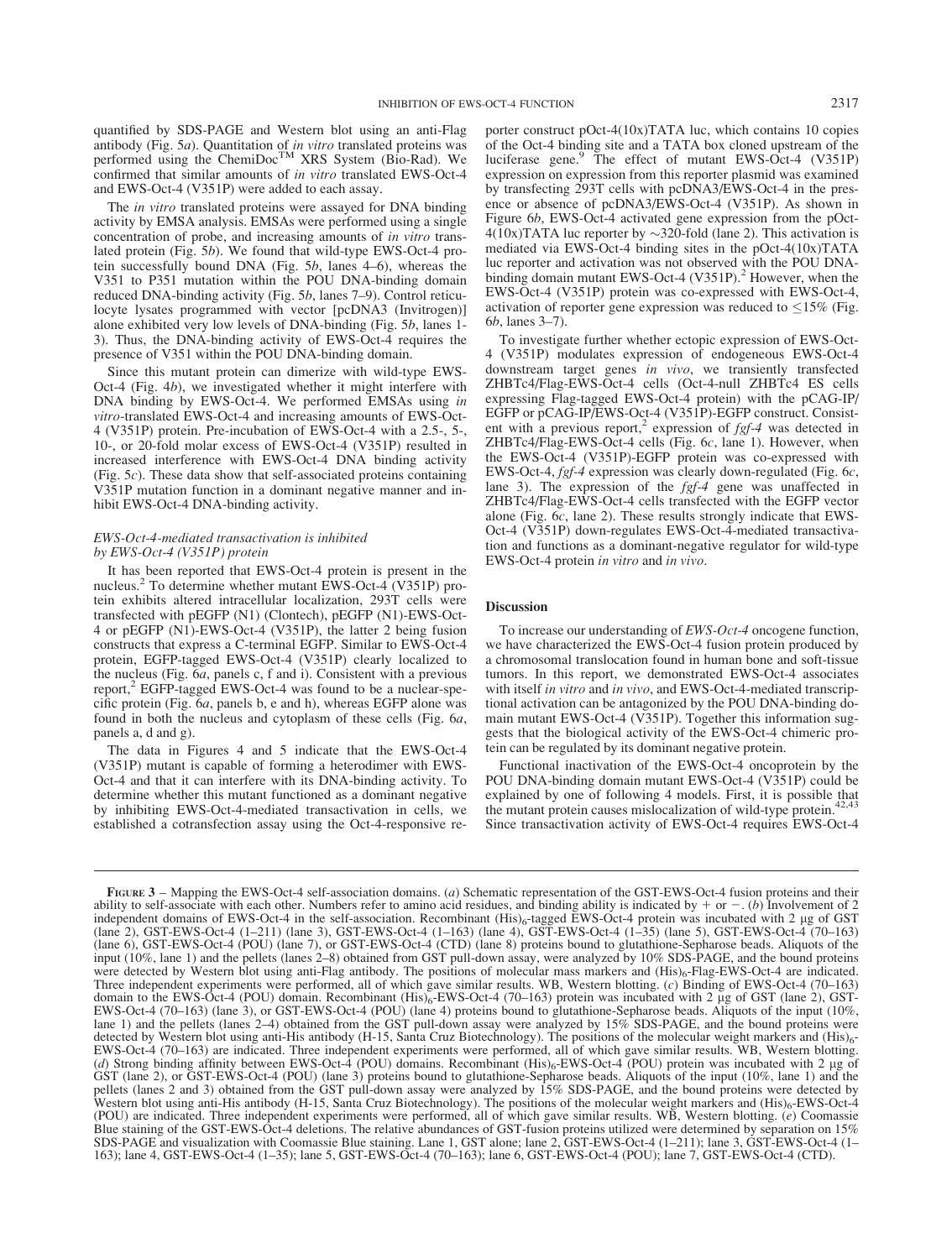2318 KIM ET AL.



b

C



FIGURE 4 - Association between EWS-Oct-4 (V351P) mutant protein and wild-type EWS-Oct-4 in vivo. (a) Schematic representation of expression vectors used for production of wild-type or mutant EWS-Oct-4 proteins. Numbers refer to amino acid residues, and the arrow and V351P label represent the Val-351 to Pro-351 missense mutation in the POU DNA-binding domain of EWS-Oct-4. (b) Physical association between EWS-Oct-4 and EWS-Oct-4 (V351P) in vivo. Forty-eight hours after transfection of 293T cells with 0.2 µg of pCMV-Tag2A/EWS-Oct-4 (V351P) and either 2 µg of pEF-BOS/GST or pEF-BOS/GST-EWS-Oct-4, cell extracts were prepared as described in Material and Meth-<br>ods, followed by affinity precipitation with glutathione-Sepharose beads. After separati ods, followed by affinity precipitation with glutathione-Sepharose beads. After separation with SDS-polyacrylamide gel electrophoresis, the pro-<br>teins were Western blotted with an anti-Flag or an anti-GST antibody. The ide positions of the molecular weight markers are indicated to the left and the positions of Flag-tagged EWS-Oct-4 (V351P), GST, and GST-fusion EWS-Oct-4 are indicated by the arrows on the right. Three independent experiments gave similar results. AP, affinity precipitation; WB, Western blotting; Ab, antibody. (c) Physical association of EWS-Oct-4 (V351P) proteins in vivo. Forty-eight hours after transfection of 293T cells with 0.2 µg of pCMV-Tag2A/EWS-Oct-4 (V351P) and either 2 µg of pEF-BOS/GST or pEF-BOS/GST-EWS-Oct-4 (V351P), cell extracts were prepared as described in Material and Methods, followed by affinity precipitation with glutathione-Sepharose beads. After separation by SDSpolyacrylamide gel electrophoresis, the proteins were subjected to Western blot analysis with an anti-Flag or an anti-GST antibody. The identities of the transfected DNAs are indicated above the panel. The positions of the molecular weight markers are indicated to the left and the positions of Flag-tagged EWS-Oct-4 (V351P), GST, and GST-fusion EWS-Oct-4 (V351P) are indicated by the arrows on the right. Three independent experiments gave similar results. AP, affinity precipitation; WB, Western blotting; Ab, antibody.

localization to the nucleus, we examined whether EWS-Oct-4 (V351P) altered the subcellular localization of EWS-Oct-4. However, since EWS-Oct-4 (V351P) also localized to nucleus (Fig. 6a), it appears unlikely that the mutant protein would alter nuclear localization of wild-type EWS-Oct-4.

Second, it is possible that the mutant protein competes with wild-type target protein for DNA-binding sites in promoter region, or that it binds at or near the transcription start sites blocking inter-<br>action between EWS-Oct-4 and general transcription factors.<sup>44</sup> However, it is unlikely that these proteins compete for binding to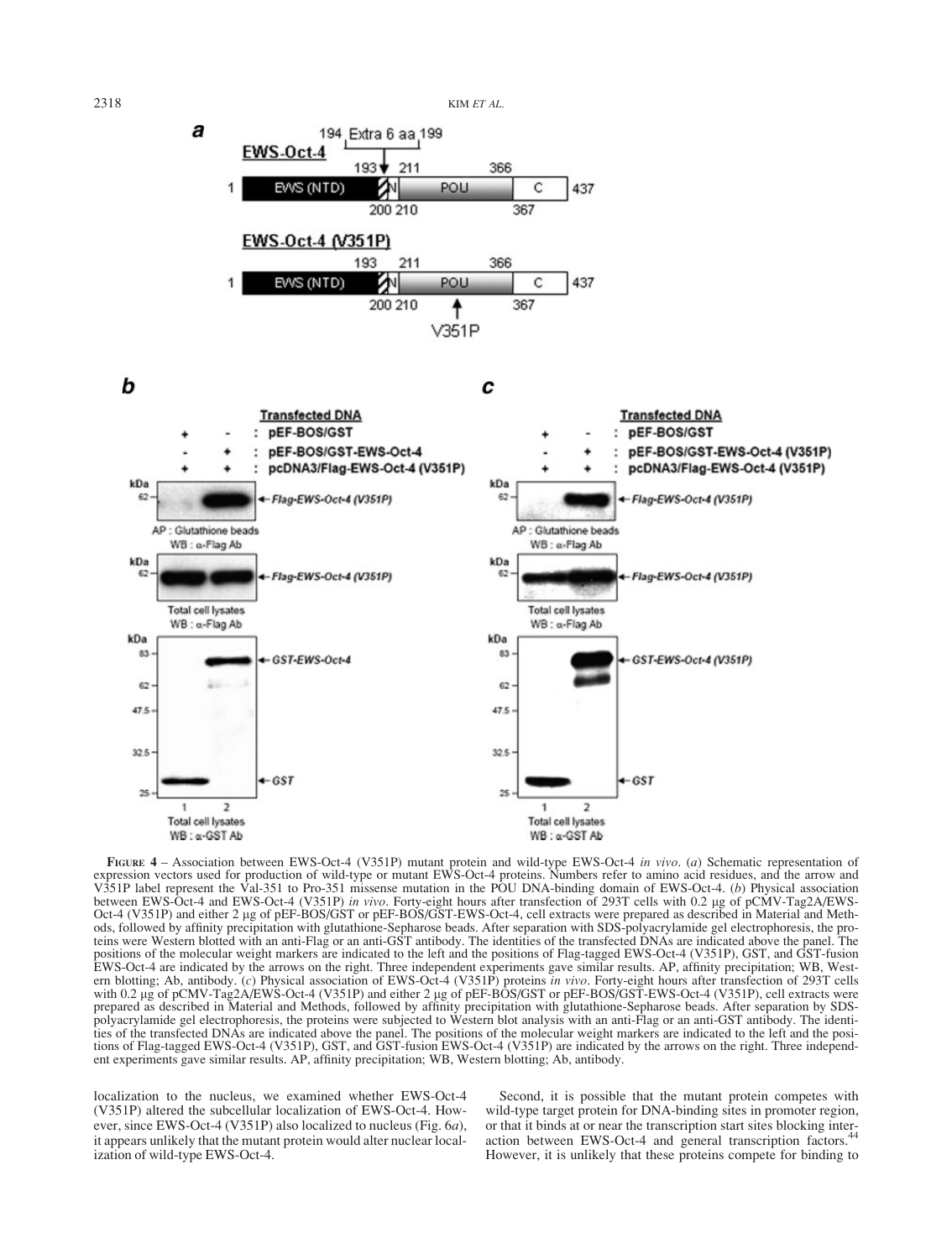

FIGURE 5 – Interference with wild-type EWS-Oct-4 DNA-binding activity by mutant EWS-Oct-4 (V351P) protein. (a) Western blot analyses of wild-type and mutant EWS-Oct-4 proteins translated in vitro. Rabbit reticulocyte lysates were programmed with vectors encoding Flag-EWS-Oct-4 or Flag-EWS-Oct-4 (V351P) mRNA (indicated above the panel). Four microliters of translation products were analyzed by 10% SDS-PAGE, followed by Western blotting and detection with anti-Flag antibody. Migration of pre-stained molecular weight markers is indicated to the left (kDa). WB, Western blotting. (b) Effect of the Val351 to P351 substitution on DNA-binding activity. Following in vitro translation, protein concentrations were normalized such that equimolar amounts of EWS-Oct-4 proteins were present in the same volumes used in EMSA. The oligonucleotide used in this experiment contained one EWS-Oct-4 binding site. Radiolabeled probe was incubated with either reticulocyte lysate programmed with vector (lane 1, 0.2  $\mu$ ); lane 2, 1  $\mu$ ); lane 3, 5  $\mu$ ), reticulocyte lysate programmed with Flag-EWS-Oct-4 mRNA (lane 4, 0.2  $\mu$ ); lane 5, 1 µl; lane 6, 5 µl) or reticulocyte lysate programmed with Flag-EWS-Oct-4 (V351P) mRNA (lane 7, 0.2 µl; lane 8, 1 µl; lane 9, 5 µl). Protein-DNA complexes were resolved on nondenaturing 4% polyacrylamide (acrylamide:bisacrylamide ratio, 37:1) gels run at 4o C in 0.5X TBE (44.5 mM Tris-HCl, 44.5 mM boric acid, 1 mM EDTA). The positions of the free probe and protein-DNA complex are indicated. Three independent experiments gave similar results. (c) Inhibition of EWS-Oct-4 DNA-binding activity by the EWS-Oct-4 (V351P) mutant. EMSA analyses of EWS-Oct-4 were performed as in Fig. 5B. Lane 1, EWS-Oct-4 (0.2 µl of reticulocyte lysate programmed with Flag-EWS-Oct-4 mRNA); lane 2, EWS-Oct-4 (0.2 ll) preincubated with a 2.5-fold excess of EWS-Oct-4 (V351P); lane 3, EWS-Oct-4 (0.2 ll) preincubated with a 5-fold excess of EWS-Oct-4 (V351P); lane 4, EWS-Oct-4 (0.2 ll) preincubated with a 10-fold excess of EWS-Oct-4 (V351P); lane 5, EWS-Oct-4  $(0.2 \mu)$  preincubated with a 20-fold excess of EWS-Oct-4 (V351P). For all reactions the total amount of reticulocyte lysate was adjusted to 4.2  $\mu$ with control lysate programmed with vector. Three independent experiments were performed, all of which produced similar results.

the EWS-Oct-4 recognition site or bind near transcription start sites, since the EWS-Oct-4 (V351P) mutant protein was unable to bind DNA (Fig. 5b) and could not activate reporter gene expression.<sup>2</sup>

Third, it is possible that the mutant protein quenches the activity of transcriptional activators or co-factors responsible for EWS-Oct-4 function.<sup>43</sup> However, quenching of EWS-Oct-4 co-activator activity does not appear to be a limiting factor in our experiments,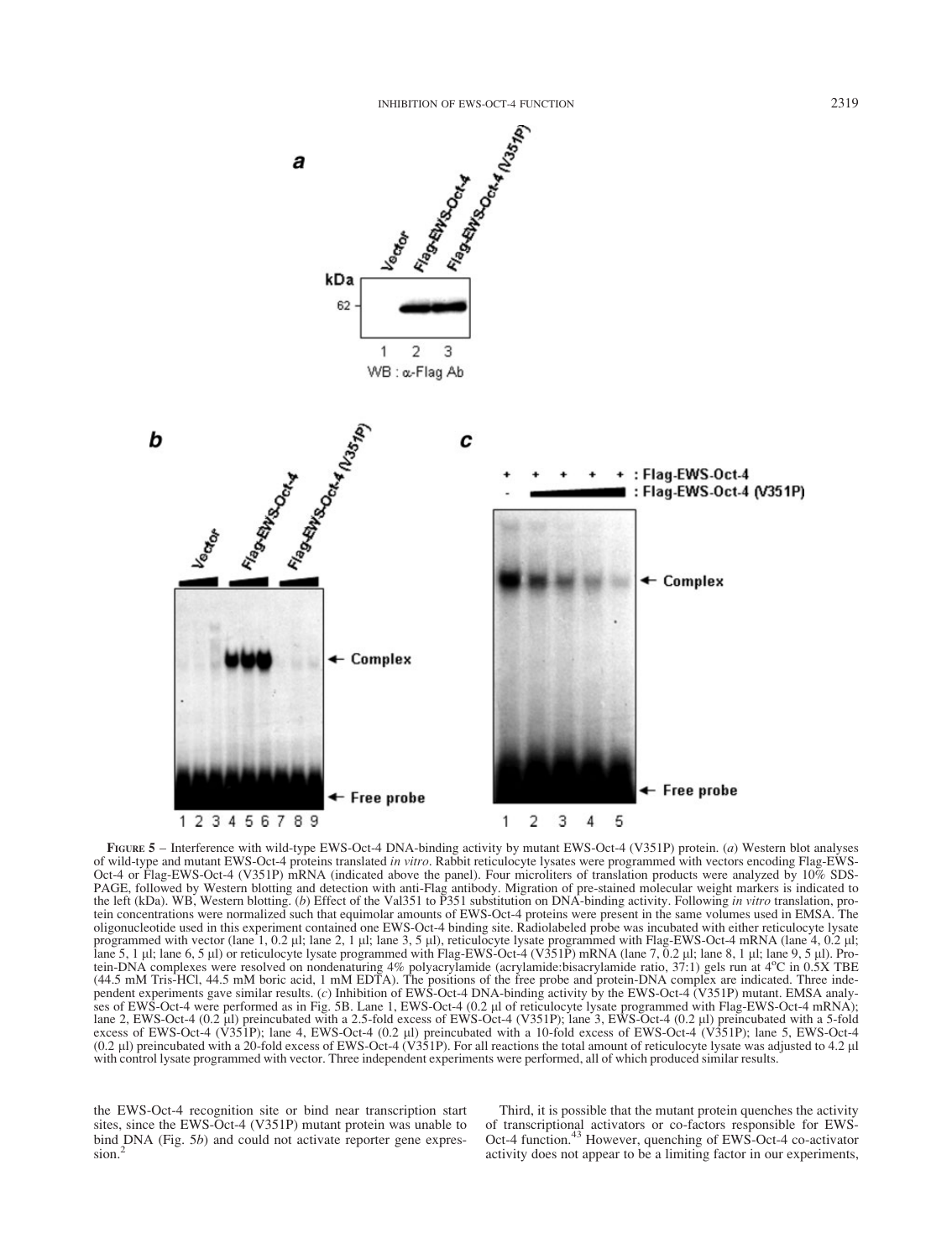

FIGURE 6 – Inhibition of EWS-Oct-4-mediated transcription by EWS-Oct-4 (V351P). (a) Subcellular localization of EWS-Oct-4 (V351P) mutant protein. 293T cells grown on coverslips were transfected with mammalian expression vectors encoding EGFP (a), EGFP-tagged EWS-Oct-4 (b) or EWS-Oct-4 (V351P) (c). Subcellular distributions of transfected proteins were analyzed by fluorescence microscopy (top panels a, b and c). Cell nuclei were stained with DAPI (middle panels d, e and f) and merged images are also shown (bottom panels g, h and i). Three independent experiments generated similar results. (b) EWS-Oct-4 (V351P) protein interferes with transcriptional activation by EWS-Oct-4. 293T cells were co-transfected with 0.3 lg of EWS-Oct-4 and various amounts (0–6 lg) of EWS-Oct-4 (V351P). For all reactions, the total amount of transfected DNA was maintained by adjustment with empty vector. After 48 hr the cells were harvested and luciferase assays performed. The averages of representative duplicated experiments are presented and error bars are shown. Three independent experiments were performed, all of which gave similar results. (c) Down-regulation of EWS-Oct-4 downstream target gene expression by EWS-Oct-4 (V351P) in vivo. RT-PCR analysis of fgf-4 mRNA was performed in ZHBTc4/Flag-EWS-Oct-4 cells transfected with the EGFP vector or EWS-Oct-4 (V351P)-EGFP fusion proteins. Hprt and  $\beta$ -actin were used for normalization. Following amplification, an aliquot of each product was analyzed by staining the gel with ethidium bromide. The transfected cell lines from which the input RNAs used in the RTs were derived are shown above the panel.

since increasing amounts of EWS-Oct-4 result in dose-dependent transcriptional activation.<sup>2</sup>

Finally, a fourth possible model suggests the formation of nonfunctional oligomers between wild-type and mutant proteins.<sup>4</sup> Mutation in the POU DNA-binding domain resulted in reduced DNA-binding activity (Fig. 5b), but did not affect formation of the EWS-Oct-4 complex (Fig. 4). Interestingly, mutant EWS-Oct-4 (V351P) protein interfered with DNA binding by wild-type EWS-Oct-4 in vitro (Fig. 5c). These results suggest that EWS-Oct-4 (V351P) mutant oligomerizes with wild-type protein to form nonproductive complexes. The net result is antagonism of wild-type EWS-Oct-4 activity and a dominant-negative mode of action.

a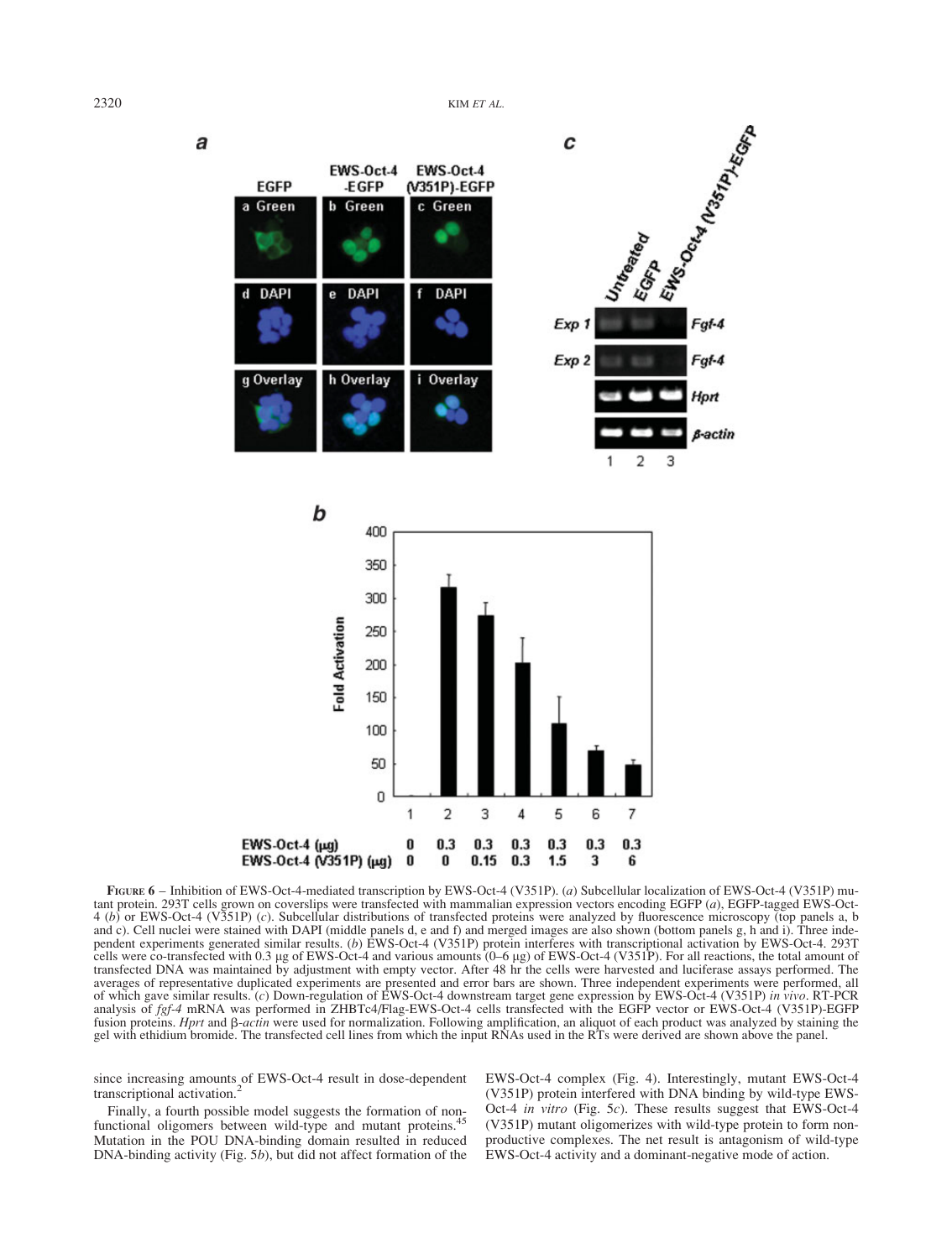The connection between embryonic genes and human cancers has been a topic of great interest since the processes underlying proliferation, differentiation, and tumorigenesis have long been thought to be inter-related.<sup>46</sup> Adult neoplasms often re-express genes normally expressed only during embryonic development.<sup>27</sup> In addition, a recent study has found that a gene crucial for embryonic development can quickly become a potent cancer promoter in adult mice following a genetic misalignment, indicating that em-<br>bryonic genes can become cancer inducers.<sup>47</sup> Although Oct-4 is normally expressed in embryonic stem cells and germ cells, and it is required for maintaining their pluripotency, it can also promote tumorigenesis when expressed inappropriately.<sup>22,23,27,29</sup> In addition, Oct-4 is expressed in human tumors, including testicular germ cell tumor and breast carcinoma, and it plays a part in human cancer development.<sup>22</sup> The tumorigenic potential of the chimeric EWS-Oct-4 gene product is consistent with the idea that this protein plays a crucial role in the formation of bone and soft tissue tumors. Furthermore, the rapid growth of cell lines expressing EWS-Oct-4 in nude mice indicates that it is a potent oncogene.<sup>2</sup> Even though EWS-Oct-4 is not an original embryonic gene, this chimeric gene encodes a nuclear protein that binds DNA with the same sequence specificity as the parental Oct-4 protein.<sup>2</sup> It also has a higher transactivation activity than Oct-4 against a known target reporter gene containing Oct-4 binding sites.<sup>2</sup> Thus, it would be interesting to test whether EWS-Oct-4 stimulates activation of an ESC (embryonic stem cell)-like transcriptional program in human differentiated adult cells, inducing pathogenic selfrenewal characteristic of cancer stem cells.

- 1. Yamaguchi S, Yamazaki Y, Ishikawa Y, Kawaguchi N, Mukai H, Nakamura T. EWSR1 is fused to POU5F1 in a bone tumor with translocation t(6;22)(p21;q12). Genes Chromosomes Cancer 2005;43:217–22.
- 2. Lee J, Kim JY, Kang IY, Kim HK, Han YM, Kim J. The EWS-Oct-4 fusion gene encodes a transforming gene. Biochem J 2007;406:519– 26.
- 3. Bertolotti A, Melot T, Acker J, Vigneron M, Delattre O, Tora L. EWS, but not EWS-FLI-1, is associated with both TFIID and RNA polymerase II: interactions between two members of the TET family EWS and h TAFII68, and subunits of TFIID and RNA polymerase II complexes. Mol Cell Biol 1998;18:1489–97.
- 4. Kim J, Pelletier J. Molecular genetics of chromosome translocations involving EWS and related family members. Physiol Genomics 1999;1:127–38.
- 5. Delattre O, Zucman J, Plougastel B, Desmaze C, Melot T, Peter M, Kovar H, Joubert I, de Jong P, Rouleau G, et al. Gene fusion with an ETS DNA-binding domain caused by chromosome translocation in human tumours. Nature 1992;359:162–5.
- 6. Araya N, Hirota K, Shimamoto Y, Miyagishi M, Yoshida E, Ishida J, Kaneko S, Kaneko M, Nakajima T, Fukamizu A. Cooperative interaction of EWS with CREB-binding protein selectively activates hepatocyte nuclear factor 4-mediated transcription. J Biol Chem 2003;  $278.5427 - 32.$
- 7. Gascoyne DM, Thomas GR, Latchman DS. The effects of Brn-3a on neuronal differentiation and apoptosis are differentially modulated by EWS and its oncogenic derivative EWS/Fli-1. Oncogene 2004;23: 3830–40.
- 8. Thomas GR, Latchman DS. The pro-oncoprotein EWS (Ewing's Sar-coma protein) interacts with the Brn-3a POU transcription factor and inhibits its ability to activate transcription. Cancer Biol Ther 2002;1: 428–32.
- Lee J, Rhee BK, Bae GY, Han YM, Kim J. Stimulation of Oct-4 activity by Ewing's sarcoma protein. Stem Cells 2005;23:738–51.
- 10. Rossow KL, Janknecht R. The Ewing's sarcoma gene product func-tions as a transcriptional activator. Cancer Res 2001;61:2690–5.
- Li H, Watford W, Li C, Parmelee A, Bryant MA, Deng C, O'Shea J, Lee SB. Ewing sarcoma gene EWS is essential for meiosis and B lymphocyte development. J Clin Invest 2007;117:1314–23.
- 12. Azuma M, Embree LJ, Sabaawy H, Hickstein DD Ewing sarcoma protein ewsr1 maintains mitotic integrity and proneural cell survival in the zebrafish embryo. PLoS One 2007;2:e979.
- 13. Scholer HR, Dressler GR, Balling R, Rohdewohld H, Gruss P. Oct-4: a germline-specific transcription factor mapping to the mouse t-complex. EMBO J 1990;9:2185-95.
- 14. Okamoto K, Okazawa H, Okuda A, Sakai M, Muramatsu M, Hamada H. A novel octamer binding transcription factor is differentially expressed in mouse embryonic cells. Cell 1990;60:461–72.

In conclusion, the present study demonstrates that mutant EWS-Oct-4 exerts a dominant negative effect by preventing wild-type EWS-Oct-4 from binding to the DNA of its target genes. Regulation of EWS-Oct-4 function remains less understood. We propose a model whereby EWS-Oct-4 (V351P) mutant protein inhibits wild-type EWS-Oct-4 DNA binding and regulates its activity by direct association. It is currently unclear how wild-type EWS-Oct-4-mediated DNA binding is inhibited by EWS-Oct-4 (V351P), however, EWS-Oct-4 (V351P) might either mask the DNA-binding surface or, alternatively, it may inhibit binding by altering conformation of the DNA binding motif or allosterically affecting the DNA-binding surface. EWS-Oct-4 can self-associate and the responsible regions map to the EWS NTD (amino acids 70–163) and Oct-4 POU DNA-binding domains. Thus, it would be interesting to determine whether oligomerization of EWS-Oct-4 is necessary for binding DNA. However, it is clear that a complex network of intermolecular protein-protein interaction serve to modify the DNA-binding potential of EWS-Oct-4. Targeting EWS-Oct-4 domains essential for its activity may lead to the development of novel therapeutic strategies for this aggressive disease.

#### Acknowledgements

S.K., J.L., J.Y.K., B.L. and E.K.S. were recipients of a research fellowship BK21 from the Ministry of Education and Human Resources Development and J.K. was a recipient of the SRG program (200811026.1) of Sogang University.

## References

- 15. Rosner MH, Vigano MA, Ozato K, Timmons PM, Poirier F, Rigby PW, Staudt LM. A POU-domain transcription factor in early stem cells and germ cells of the mammalian embryo. Nature 1990; 345:686–92.
- 16. Goto T, Adjaye J, Rodeck CH, Monk M. Identification of genes expressed in human primordial germ cells at the time of entry of the female germ line into meiosis. Mol Hum Reprod 1999;5:851–60.
- 17. Hansis C, Grifo JA, Krey LC. Oct-4 expression in inner cell mass and trophectoderm of human blastocysts. Mol Hum Reprod 2000;6:999– 1004.
- 18. Burdon T, Smith A, Savatier P. Signalling, cell cycle and pluripotency in embryonic stem cells. Trends Cell Biol 2002;12:432–8.
- 19. Herr W, Cleary MA. The POU domain: versatility in transcriptional regulation by a flexible two-in-one DNA-binding domain. Genes Dev 1995;9:1679–93.
- 20. Pesce M, Scholer HR. Oct-4: gatekeeper in the beginnings of mammalian development. Stem Cells 2001;19:271–8.
- Ovitt CE, Scholer HR. The molecular biology of Oct-4 in the early mouse embryo. Mol Hum Reprod 1998;4:1021–31.
- 22. Gidekel S, Pizov G, Bergman Y, Pikarsky E. Oct-3/4 is a dose-dependent oncogenic fate determinant. Cancer Cell 2003;4:361–70.
- 23. Looijenga LH, Stoop H, de Leeuw HP, de Gouveia Brazao CA, Gillis AJ, van Roozendaal KE, van Zoelen EJ, Weber RF, Wolffenbuttel KP, van Dekken H, Honecker F, Bokemeyer C, et al. POU5F1 (OCT3/4) identifies cells with pluripotent potential in human germ cell tumors. Cancer Res 2003;63:2244–50.
- 24. Hellerstedt BA, Pienta KJ. Germ cell tumors: review of selected studies from 2002. Curr Opin Oncol 2003;15:234–8.
- 25. Oliver RT. Germ cell cancer. Curr Opin Oncol 1999;11:236–41.
- 26. Palumbo C, van Roozendaal K, Gillis AJ, van Gurp RH, de Munnik H, Oosterhuis JW, van Zoelen EJ, Looijenga LH. Expression of the PDGF alpha-receptor 1.5 kb transcript. OCT-4, and c-KIT in human normal and malignant tissues. Implications for the early diagnosis of testicular germ cell tumours and for our understanding of regulatory mechanisms. J Pathol 2002;196:467-7
- 27. Monk M, Holding C. Human embryonic genes re-expressed in cancer cells. Oncogene 2001;20:8085–91.
- 28. Wang P, Branch DR, Bali M, Schultz GA, Goss PE, Jin T. The POU homeodomain protein OCT3 as a potential transcriptional activator for fibroblast growth factor-4 (FGF-4) in human breast cancer cells. Biochem J 2003;375:199–205.
- 29. Jin T, Branch DR, Zhang X, Qi S, Youngson B, Goss PE. Examination of POU homeobox gene expression in human breast cancer cells. Int J Cancer 1999;81:104–12.
- 30. Hochedlinger K, Yamada Y, Beard C, Jaenisch R. Ectopic expression of Oct-4 blocks progenitor-cell differentiation and causes dysplasia in epithelial tissues. Cell 2005;121:465–77.